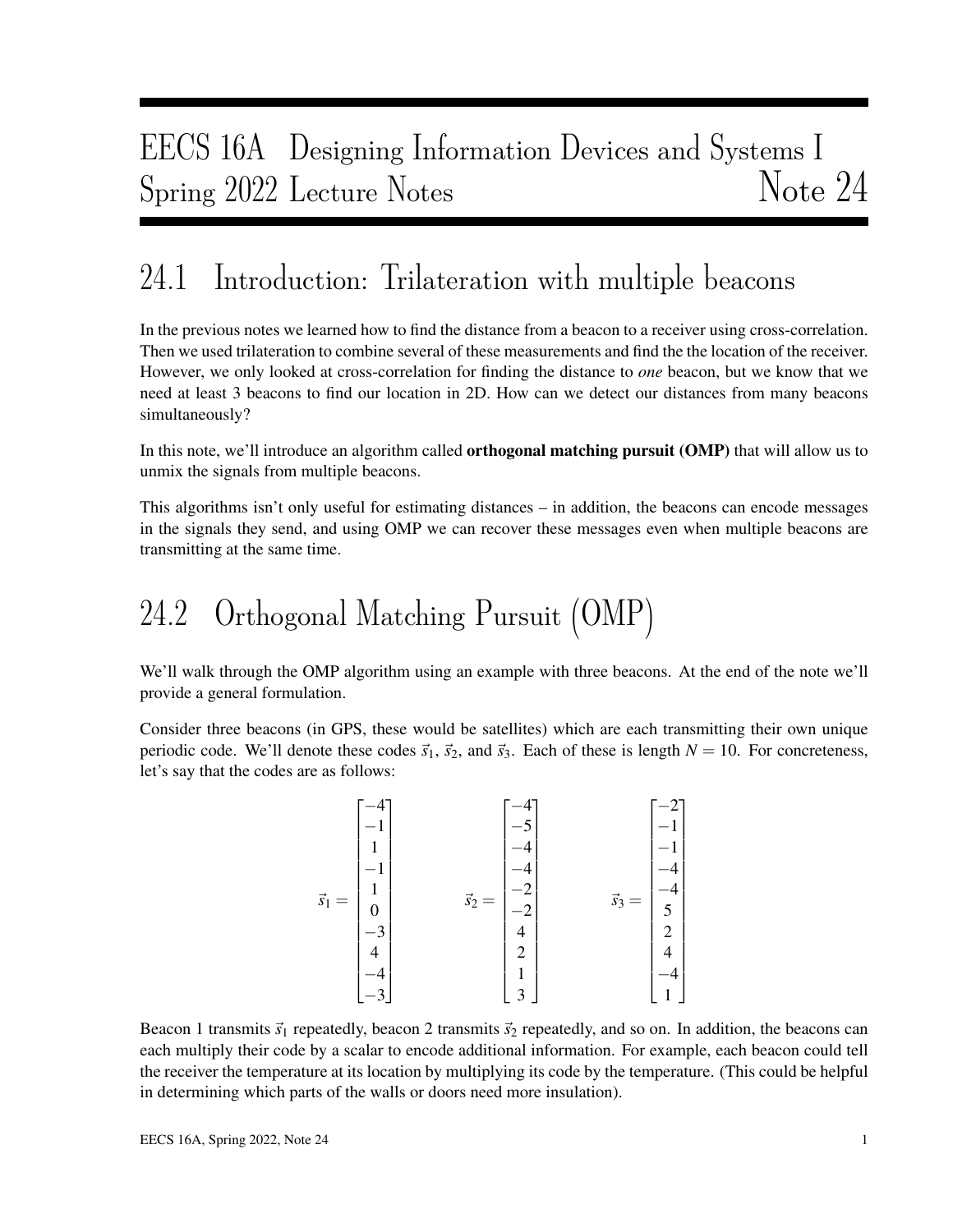Our receiver is a different distance away from each beacon, so it receives a circularly shifted version of each code. It can't distinguish between the signals sent by the different beacons, so it measures the sum of the three incoming signals. We measure the first  $N = 10$  samples at the receiver. Putting all of this together, we can model our received signal,  $\vec{y}$ , as

$$
\vec{y} = a_1 \vec{s}_1^{(\tau_1)} + a_2 \vec{s}_2^{(\tau_2)} + a_3 \vec{s}_3^{(\tau_3)} \tag{1}
$$

where  $\vec{s}_1^{(\tau_1)}$  $\frac{d^{(1)}}{1}$  is  $\vec{s}_1$  circularly shifted by  $\tau_1$  samples. The *a* values are the scalars that the beacons can use to send messages.

From our known codes  $\vec{s}_1,\ldots,\vec{s}_3$  and our measured receiver signal  $\vec{y}$ , we'd like to find the coefficients  $a_1, \ldots, a_3$  and the shifts  $\tau_1, \ldots, \tau_3$ .

Suppose our received signal is:

$$
\vec{y} = \begin{bmatrix} -11 & 2 & -3 & 12.5 & 4 & 0.5 & 6.5 & -11 & -12 & -2.5 \end{bmatrix}^T
$$

We will now decompose it into the scaled and shifted versions of the beacon codes with OMP. OMP is an *iterative* method, which means we will repeat the same set of steps several times before reaching an answer.

### Iteration 1

We know that our receiver signal consists of the sum of several shifted and scaled codes. First we will find the code (and it's corresponding shift) that is most similar to the received signal. To do this, we'll **take** the circular cross correlation of  $\vec{y}$  with each of the different possible codes  $(\vec{s}_1, \vec{s}_2, \vec{s}_3)$ . These values are shown below graphically.



The shifted code that is most similar to the received signal is the one with largest cross-correlation with the received signal. Therefore, we find the code and shift with the maximum (in absolute value) crosscorrelation. Why absolute value? The transmitted code could have been scaled by a negative number, which will result in a negative value of the cross-correlation when these signals are similar. In this example, the maximum cross-correlation is given by  $\vec{s}_2^{(7)}$  $^{(1)}_2$ , i.e. code  $\vec{s}_2$  at shift 7.

Now we will guess that this shifted code is the only one in the received signal. In other words, we'll create an estimate of  $\vec{y}$ , denoted  $\hat{\vec{y}}$ , which takes the form

$$
\hat{\vec{y}} = x_1 \vec{s}_2^{(7)}.
$$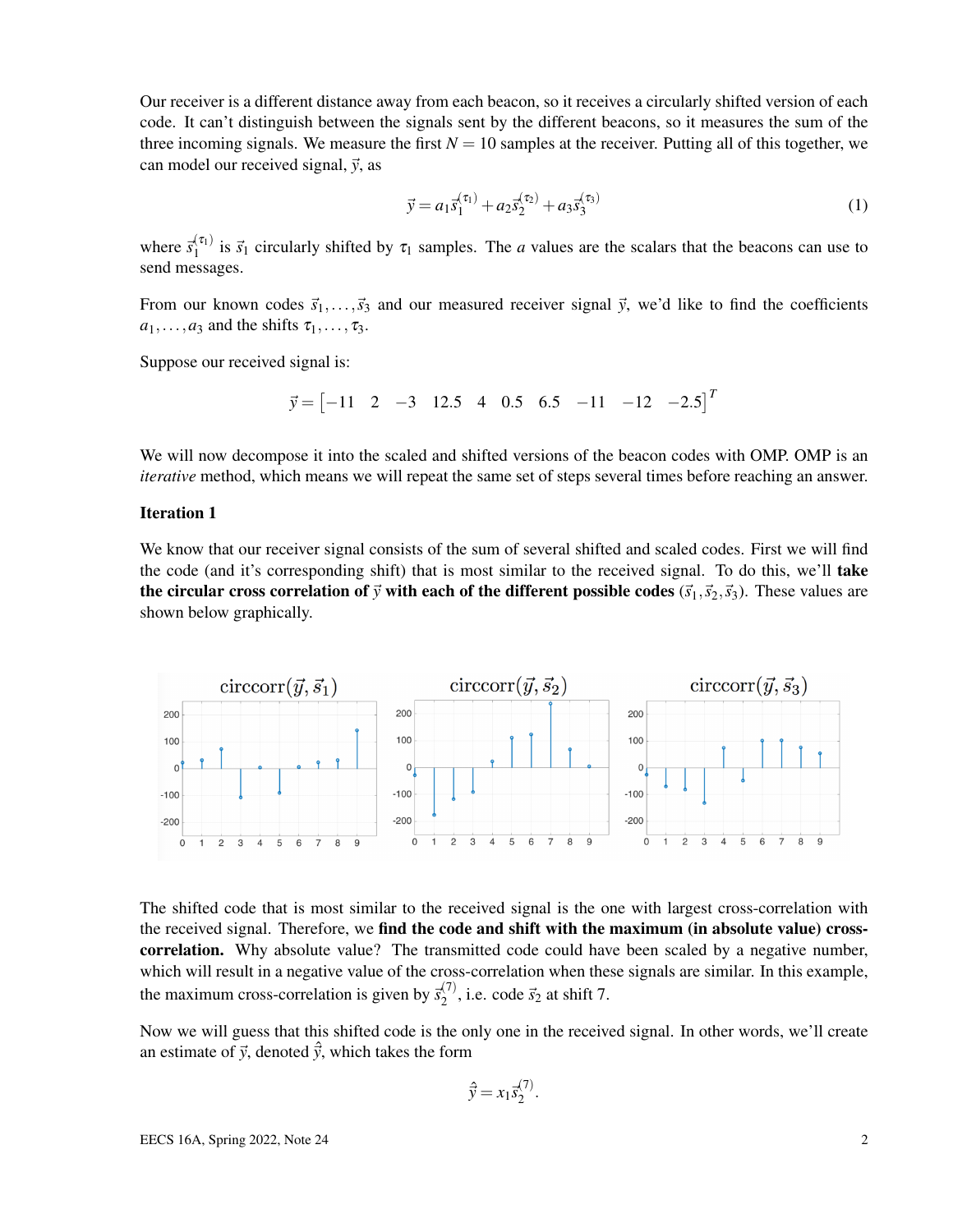We want to understand how well the signal  $\vec{s}_2$  at shift 7 can explain the received signal  $\vec{y}$ . For this, we set up and solve a least squares problem. We define

$$
A = \vec{s}_2^{(7)} \qquad \qquad \vec{x} = x_1 \qquad \qquad \hat{\vec{y}} = A\vec{x}.
$$

To get the best estimate of  $\vec{x}$ , we try to find  $\vec{x}$  that minimizes the difference between  $\vec{y}$  and  $\hat{\vec{y}}$ . We do this with least squares:

$$
\vec{x} = (A^T A)^{-1} A^T \vec{y}
$$

Plugging in the values in our example gives

 $\vec{x} = 2.14.$ 

so our estimate of the received signal is

$$
\hat{\vec{y}} = A\vec{x} = 2.14 \,\vec{s}_2^{(7)}
$$

However, our estimate of the received signal  $\hat{y}$ , does not match our actual received signal. Next we will calculate the difference between the actual received signal and estimated received signal, called the **residual or error.** We'll denote the error signal  $\vec{e}$ .

$$
\vec{e} = \vec{y} - \hat{\vec{y}}
$$

$$
\vec{e} = \vec{y} - A\vec{x}
$$

The values of  $\vec{y}$ ,  $\hat{\vec{y}}$ , and  $\vec{e}$  for our example are shown below:



The residual is not zero, so we know that there are more codes from different beacons in the received signal. To find them, we will repeat the same process, but instead of starting with our received signal, we'll start with the residual. The logic is that the first shifted code we find is the strongest and will possibly block us from seeing other weaker codes. We first found this strongest code, and then removed it from the receiver signal to give us a better chance of finding the other weaker codes.

We're now ready for the second iteration of OMP.

#### Iteration 2

In the first iteration, the first thing we did was cross-correlate the receiver signal  $\vec{y}$  with each code. We'll do the same thing this time but use the residual  $\vec{e}$  instead of the receiver signal. Below are the circular cross correlations between the residual and each code: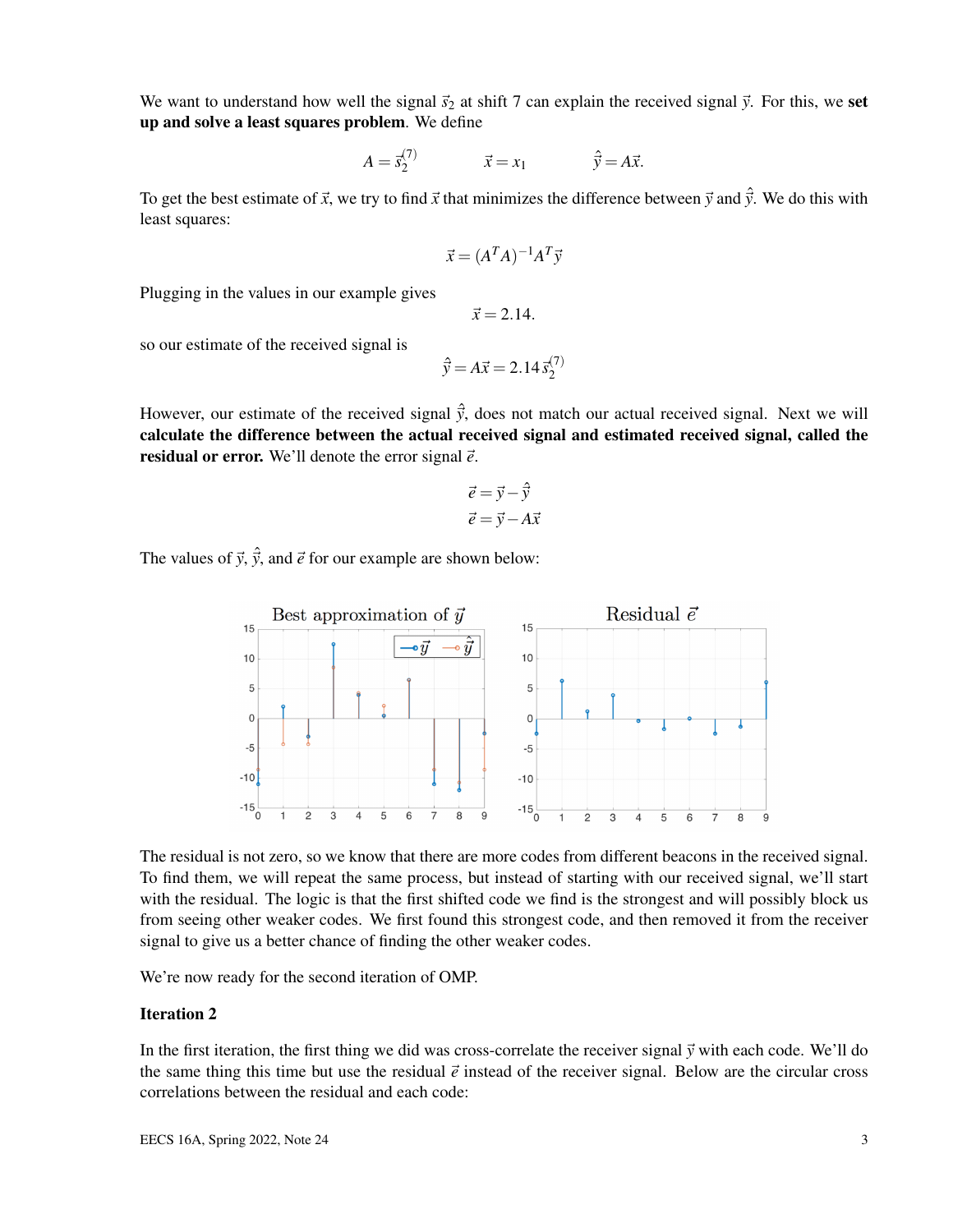

Once again, we will find the shifted code that is most similar to the residual by taking the maximum (in absolute value) of the cross correlation. In this example, we find that the maximum is code  $\vec{s}_1$  at shift 3 (it's a negative value, but biggest in magnitude). Note that the cross-correlation with  $\vec{s}_2$  at shift 7 (the maximum from the first iteration) is 0. This is because we completely removed this component from the residual, forcing  $\vec{e}$  to be orthogonal to  $\vec{s}_2^{(7)}$  $2^{(1)}$ . This is where the "orthogonal" in "orthogonal matching pursuit" comes from.

Now we update our estimate of the received signal to include the two shifted codes that we've found. (Recall that in the first iteration we found  $\vec{s}_2$  at shift 7, and in this iteration we found  $\vec{s}_1$  at shift 3 ).

$$
\hat{\vec{y}} = x_1 \vec{s}_2^{(7)} + x_2 \vec{s}_1^{(3)}
$$

We don't assume that  $x_1$  is the same value as before, since we want to account for the additional codes that we've found. Instead we solve for both coefficients,  $x_1$  and  $x_2$ , using least squares. We setup our least squares problem by defining

$$
A = \begin{bmatrix} | & | \\ \overline{s}_2^{(7)} & \overline{s}_1^{(3)} \\ | & | & \end{bmatrix} \qquad \qquad \overline{x} = \begin{bmatrix} x_1 \\ x_2 \end{bmatrix} \qquad \qquad \widehat{\overline{y}} = A\overline{x}
$$

so that

.

 $\vec{x} = (A^T A)^{-1} A^T \vec{y}$ 

If we plug in the values in our example, we get

$$
\vec{x} = \begin{bmatrix} 2.0 \\ -1.12 \end{bmatrix}
$$

and our estimate of our received signal is now

$$
\hat{\vec{y}} = 2.0 \, \vec{s}_2^{(7)} - 1.1 \, \vec{s}_1^{(3)}
$$

Finally, we calculate our residual using our updated estimate  $\hat{y}$ .

$$
\vec{e} = \vec{y} - \hat{\vec{y}}
$$

$$
\vec{e} = \vec{y} - A\vec{x}
$$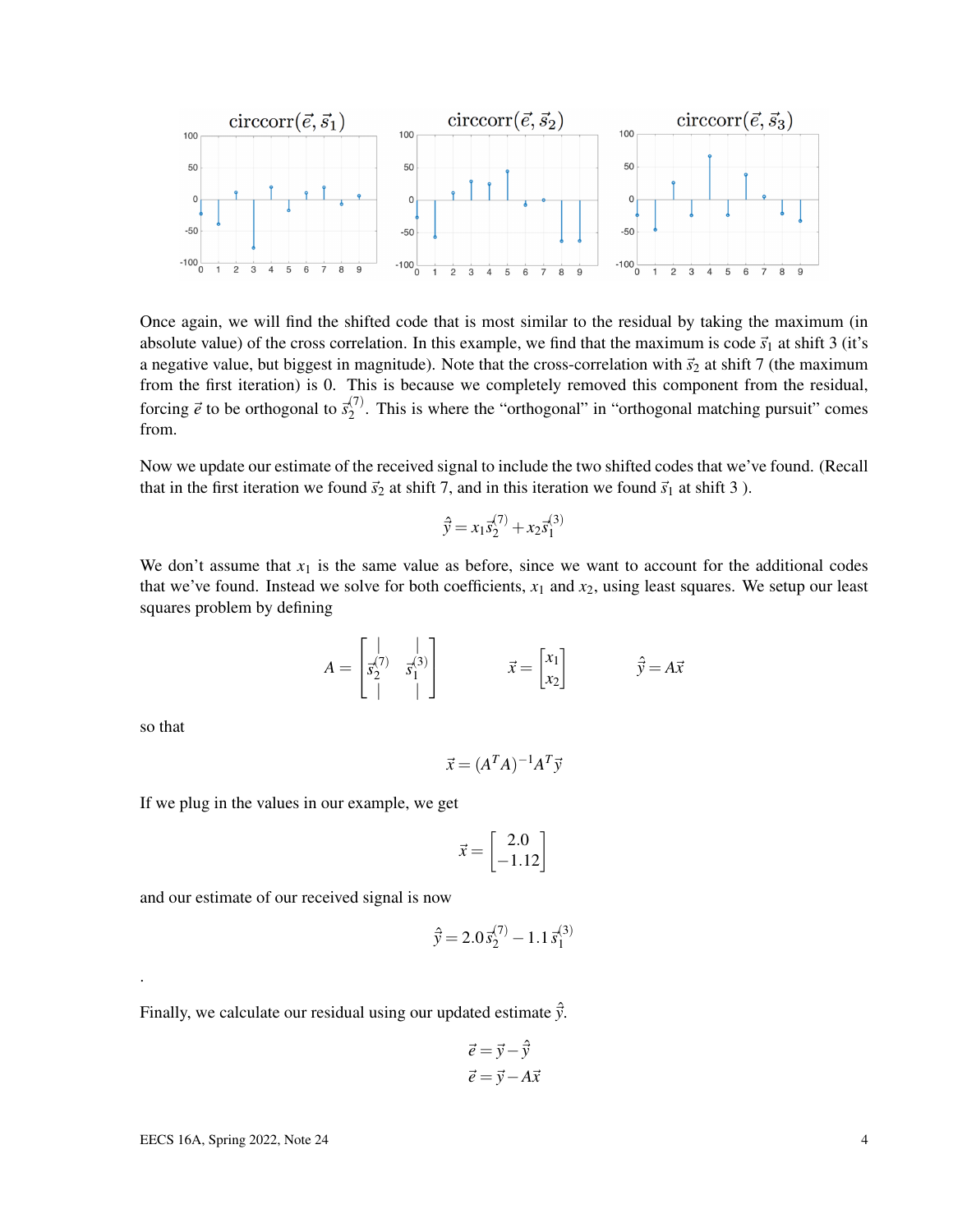

The residual is still not zero, and we know there were three beacons, so we will do a third iteration to find another beacon code.

### Iteration 3

First, we take the cross-correlation between the new residual and each of the beacon codes.



Next, we find the code and shift with the maximum (in absolute value) cross-correlation. In this example, the maximum is  $\vec{s}_3$  at shift 4. Once again, notice that the codes we found in previous iterations ( $\vec{s}_2$  at shift 7 and  $\vec{s}_1$  at shift 3) have zeros in the cross-correlation. This is because the least squares step ensures that the residual is orthogonal to all previous codes.

Now, we update our estimate of the received signal to include all three shifted codes that we've found.

$$
\hat{\vec{y}} = x_1 \vec{s}_2^{(7)} + x_2 \vec{s}_1^{(3)} + x_3 \vec{s}_3^{(4)}
$$

We setup a least squares problem by defining

$$
A = \begin{bmatrix} | & | & | \\ \bar{x}_2^{(7)} & \bar{x}_1^{(3)} & \bar{x}_3^{(4)} \\ | & | & | & | \end{bmatrix} \qquad \qquad \vec{x} = \begin{bmatrix} x_1 \\ x_2 \\ x_3 \end{bmatrix} \qquad \qquad \hat{\vec{y}} = A\vec{x}
$$

so that

$$
\vec{x} = (A^T A)^{-1} A^T \vec{y}
$$

EECS 16A, Spring 2022, Note 24 5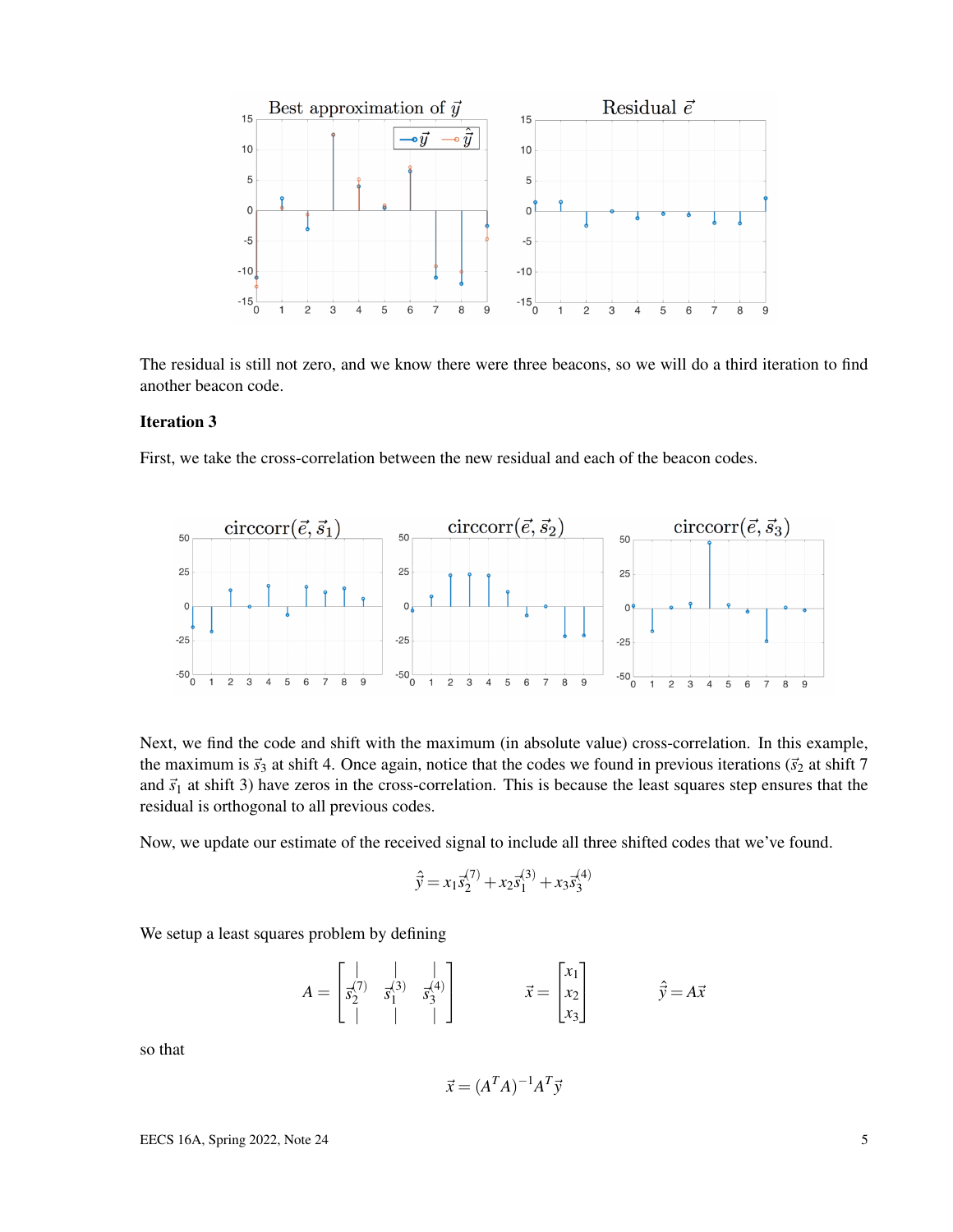If we plug in the values in our example, we get

$$
\vec{x} = \begin{bmatrix} 2.0 \\ -1 \\ 0.5 \end{bmatrix}
$$

and our estimate of our received signal is now

$$
\hat{\vec{y}} = 2.0 \, \vec{s}_2^{(7)} - 1 \, \vec{s}_1^{(3)} + 0.5 \, \vec{s}_3^{(4)}
$$

Finally, we calculate our residual using our updated estimate  $\vec{y}$ .

$$
\vec{e} = \vec{y} - \hat{\vec{y}}
$$

$$
\vec{e} = \vec{y} - A\vec{x}
$$



Our residual is  $\vec{0}$ ! We've found all of the codes:

$$
\vec{y} = \hat{\vec{y}} = -1\,\vec{s}_1^{(3)} + 2.0\,\vec{s}_2^{(7)} + 0.5\,\vec{s}_3^{(4)}
$$

## 24.3 Stopping Condition: How many iterations?

In the example above we did three iterations of OMP and at the end the residual was  $\vec{0}$ . However, in most examples there will be some noise in the measurement, so the residual will never completely vanish. How do we know how many iterations to run? We have two options:

- 1. We can run iterations until the residual is small. We set a threshold value *th* and when the norm of the residual is less than *th*, we will assume that the signal contains only noise and we'll stop iterating.
- 2. From the problem statement, we may already know how many beacon codes are contained in the received signal, *k*. Each iteration provides one new code, so the number of codes present will determine the number of iterations. In practice, we may not know the exact number, but we can guess and then do a few more iterations just in case.

We will use both of these criteria and we'll stop iterating when either is met. In other words, we'll set a number of iterations *k*, but we'll stop before *k* iterations if  $\|\vec{e}\| < th$ .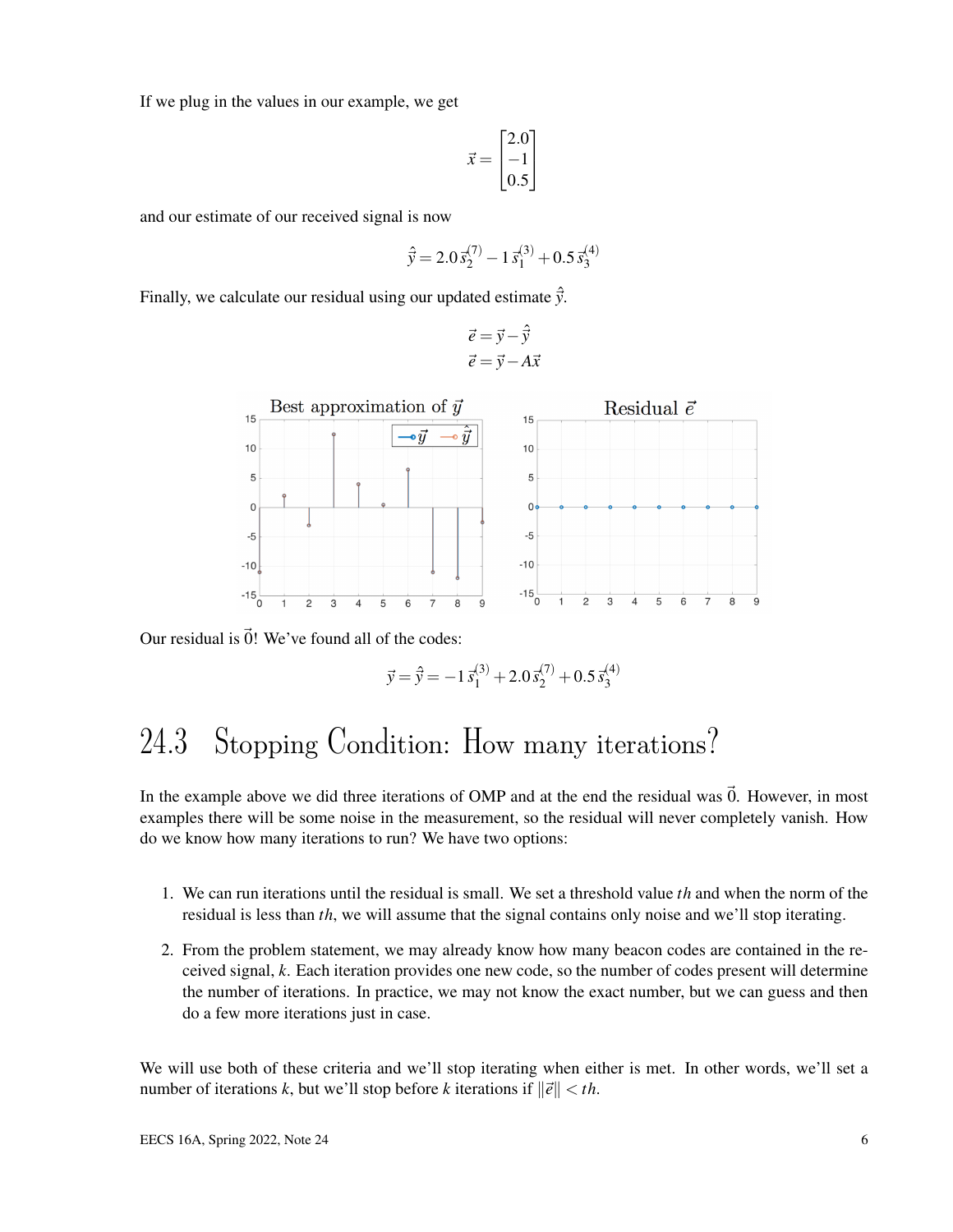# 24.4 OMP with many beacons

In the previous example, we looked at using OMP with three beacons, each with their own code. However, we can do OMP with many more beacons! These could be things like temperature sensors, light-meters, and humidity sensors. As in the previous example, each beacon has its own unique code to transmit, and the beacons send information by multiplying their codes with a scalar,  $a_i$ . The value of  $a_i$  is the message.

For OMP to work, each code should be "almost" orthogonal to all of the other codes, and to all the shifted versions of itself. (Orthogonal means that the inner product of two codes is exactly zero. "Almost" orthogonal means that the magnitude of the inner product is close to zero.) The "gold codes" that we looked at in the homework are good examples of codes that fulfill these properties and would work well for OMP.

Now imagine we have 2,000 beacons, each with its own code:  $\vec{s}_0, \vec{s}_1, \dots, \vec{s}_{1999}$ . Each message is a real number that scales the code:  $a_0$ ,  $a_1$ ,..., $a_1$ <sub>999</sub>, for each of the 2,000 sensors. Each of the messages from the transmitters is delayed by a different amount, given by:  $\tau_0$ ,  $\tau_1$ ,...,  $\tau_{1999}$ . Each code is periodic with period  $N = 400$ .

The signal received ( $\vec{y} \in \mathbb{R}^{400}$ ) is a linear combination of shifted codes from all transmitting users given by:

$$
\vec{y} = a_0 \vec{s}_0^{(\tau_0)} + a_1 \vec{s}_1^{(\tau_1)} + \dots + a_{1999} \vec{s}_{1999}^{(\tau_{1999})}
$$

Here, the subscript of  $\vec{s}$  indicates which beacon is transmitting, and the superscript in parenthesis represents the how many samples the code is shifted by.

We have 400 measurements ( $\vec{y} \in \mathbb{R}^{400}$ ) and 2000 unknown values of *a*. How can we possibly determine the messages? We need more information! The additional information is that only a small number (say 10) beacons are transmitting at the same time. This means that only 10 of the beacons have non-zero *a<sup>i</sup>* coefficients, but we don't know which beacons (and we don't know their shifts). If we put all of the *ai*'s in a vector, most of the vector would contain 0's. We call this a **sparse** vector and the **sparsity level**  $k$  is the number of non-zero elements.

In the simplest case, there will be only one beacon transmitting data to the receiver, for example. If beacon 130 is sending a message of value 1 with a delay of 10, the received signal will be:

$$
\vec{y} = 1 \cdot \vec{s}_{130}^{(10)}
$$

Now if we perform cross-correlation of the received signal with the code from beacon 130,  $\vec{s}_{130}$ , the result will have a peak at shift index 10, with a normalized amplitude of 1, shown below: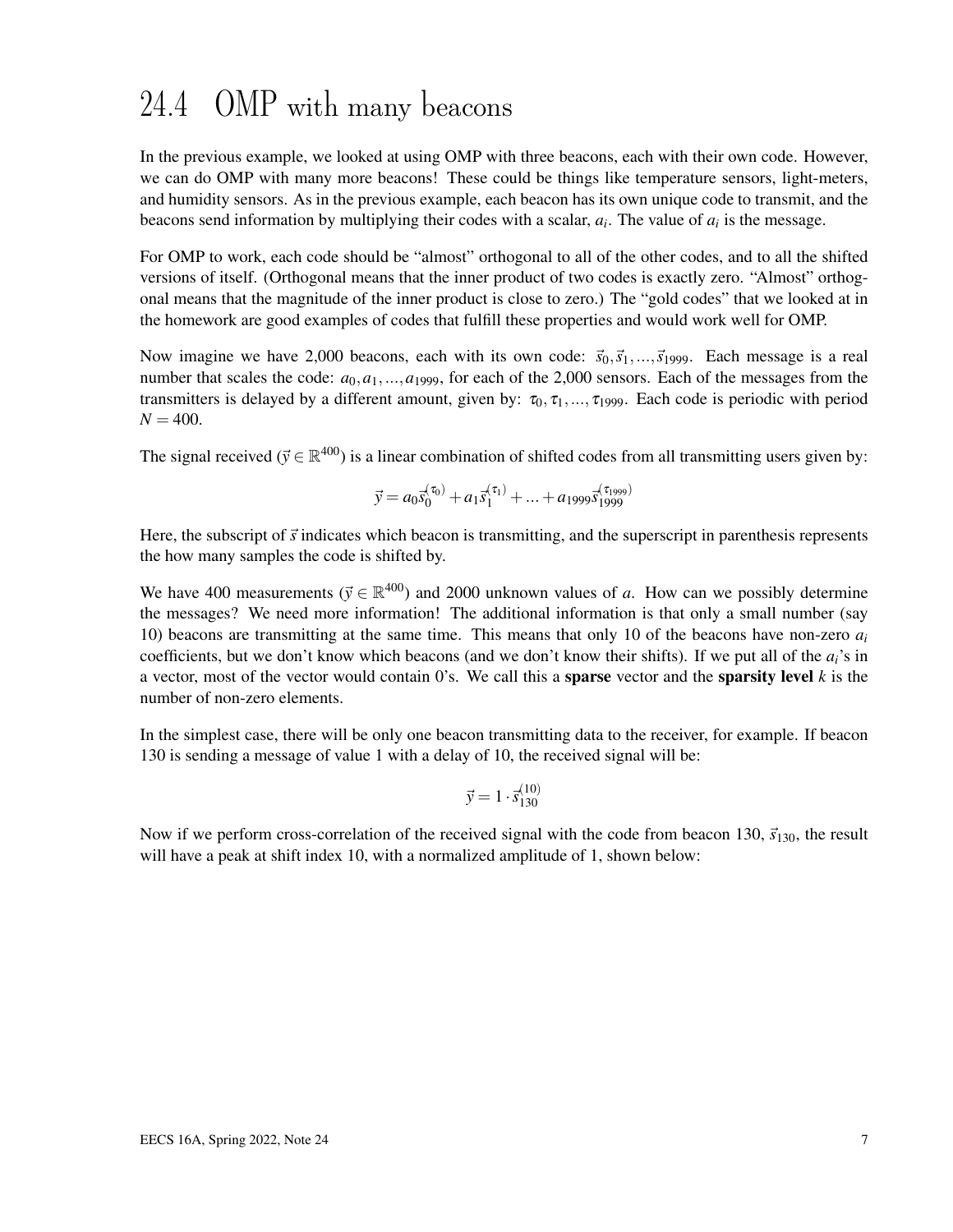

Correlation of received signal with circular shifts of  $\vec{S}_{130}$ , showing a peak at the true shift index of 10

If we correlate with all codes and plot the maximum from each one, we get the results shown below. There is a single peak at the beacon ID 130, telling us that beacon 130 was "on" and sending a value of 1.



Correlation of received signal with circular shifts of all the codes. This is only on peak, at a shift of 10 for beacon 130.

What happens when multiple transmitters are "on"?

Imagine beacons 40, 100, and 312 are simultaneously transmitting with delays of 13, 20, and 45 (respectively) and message values of 10, 10, and 8 (respectively). Our received signal is now:

$$
\vec{y} = 10\,\vec{s}_{40}^{(13)} + 10\,\vec{s}_{100}^{(20)} + 8\,\vec{s}_{312}^{(45)}
$$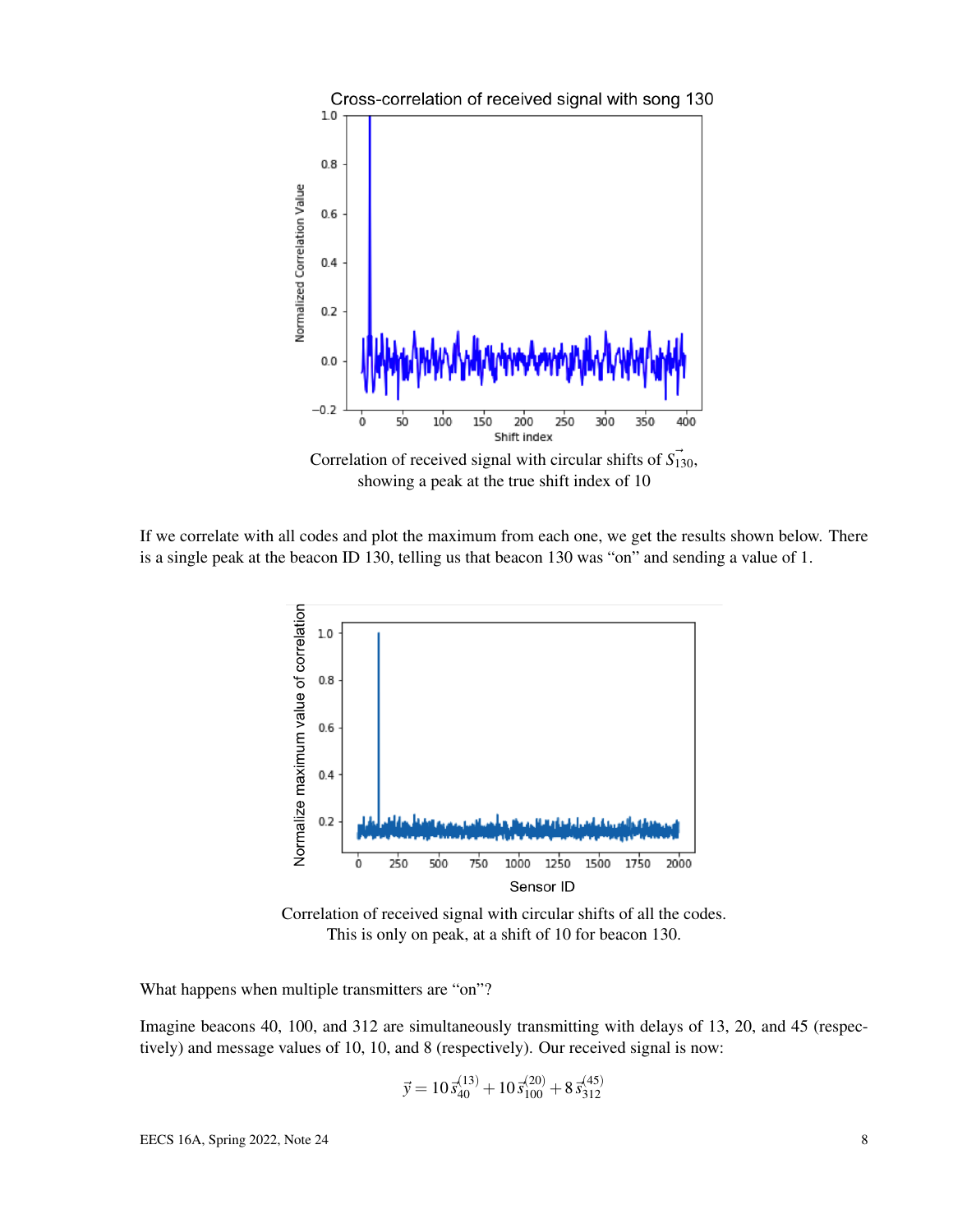If we cross-correlate the received signal with every code, find the maximum peak of each cross-correlation, and plot it for each beacon ID (normalizing by the length of the code), we get the plot below.



Maximum value of correlation of received signal with circular shifts of all the codes.

We can see above, that beacons 40, 100, 312 are all "on".

Let us look at one more example in which 4 beacons (beacon ID 40, 100, 312 and 350) transmit simultaneously and their corresponding messages are 100, 10, 8 and 0.02. The result of correlating the received signal with all of the different codes is shown below:



Maximum value of correlation of received signal with circular shifts of all the codes.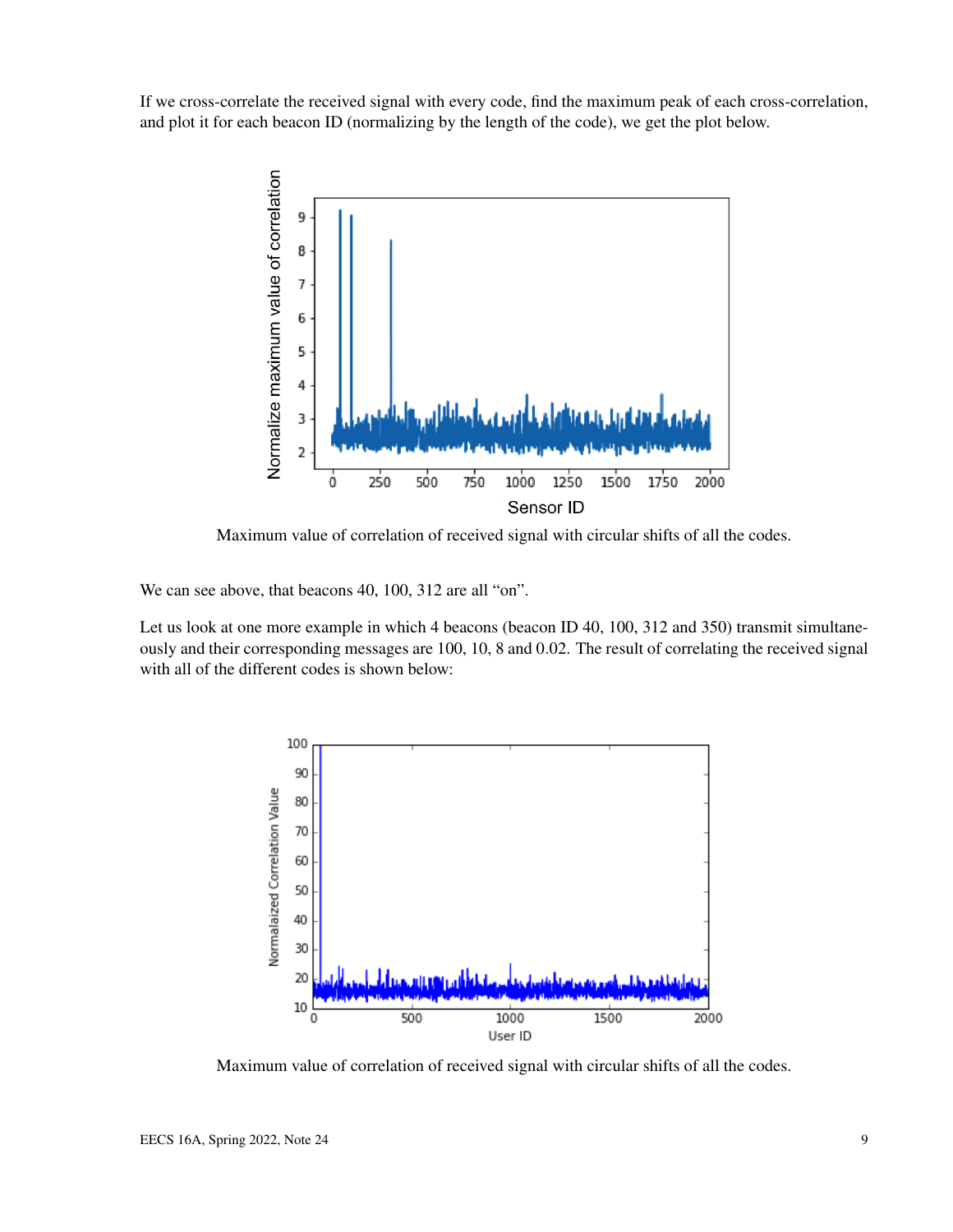The peaks corresponding to sensor 100, 312 and 350 don't seem to appear at all! Even if we zoom in, we can't distinguish peaks corresponding to these sensors. What could possibly cause this? Perhaps the very high value of user 40's made it so that we cannot see the codes from users 100, 312 and 350.

However, as discussed in the previous example, OMP identifies the dominant code in the received signal, then removes it! We can use OMP in this example to recover the weaker codes as well as the dominant ones.

Here is a description of OMP with an example received signal of :  $\vec{y} = a_{40}\vec{s}_{40}^{(13)} + a_{100}\vec{s}_{100}^{(8)}$  where  $a_{40} = 100$ and  $a_{100} = 10$ .

- 1. Find the code with the highest correlation with  $\vec{y}$ , and find the shift that maximizes the correlation. We'll denote this shifted code as vector  $\vec{s}_*^{(*)}$ , where  $*$  indicates the code ID and shift that maximize the cross-correlation. What does it mean for a vector  $\vec{s}_{*}^{(*)}$  to have the highest correlation with  $\vec{y}$ ? The highest correlation between two vectors means the error vector between them is the lowest. We find this vector via a cross-correlation with all the circular shifts of all the codes, the same first step we have always done. This gives us  $\bar{s}_{40}^{(13)}$ .
- 2. Use least squares to solve for  $\vec{x}$  in the equation  $A\vec{x} = \vec{b}$  where  $\vec{b}$  is the received signal  $\vec{y}$  and  $A$  is  $\sqrt{ }$  $\overline{1}$  $\vec{s}_{40}^{(13)}$ 40 | 1  $|\cdot$

 $\vec{x} = (A^T A)^{-1} A^T \vec{y}$ . In this case,  $\vec{x} = 100 = a_{40}$ . The orthogonal projection of the least squares solution onto the subspace spanned by  $A$  (aka our 'ideal message') is given by:  $A\vec{x}$ .

- 3. Now find the residual of  $\vec{y}$ , denoted  $\vec{e}$ , left over by subtracting our ideal message from the received signal:  $\vec{e} = \vec{y} - A\vec{x}$ .
- 4. Repeat the above steps now using the residual  $\vec{e}$  instead of the received signal  $\vec{y}$ . A new correlation between  $\vec{e}$  and all of possible codes would find that the next strongest code is:  $\vec{s}_{100}^{(8)}$ . We then update our

matrix *A* to be  $\sqrt{ }$  $\overline{1}$  $\| \cdot \|$  $\vec{s}_{40}^{(13)}$   $\vec{s}_{100}^{(8)}$  $\begin{bmatrix} 0 & 3 \\ 1 & 0 \end{bmatrix}$ 1 Finally, we solve  $\vec{x}$  via least squares. For this step, we use the received

signal  $\vec{y}$  (not the residual),  $\vec{x} = (A^T A)^{-1} A^T \vec{y}$ . We find that  $\vec{x} = \begin{bmatrix} 100 \\ 10 \end{bmatrix}$ . We have now recovered both of our message values!

5. We stop iterating when we have gone  $k = 10$  steps, the known the sparsity of the signal, OR until the norm of the residual is below some threshold value, meaning the residual contains only noise.

## 24.5 OMP Summary

### Setup:

Let the number of unique codes be *m*. Each code is length *n*. We represent each of the *m* codes with a vector  $\vec{s}_i$  where *i* is an integer between 0 and  $m-1$ . Each code can potentially carry a message  $a_i$  along with it. Then the measurement at the receiver is

$$
\vec{y} = a_0 \vec{s}_0^{(\tau_0)} + a_1 \vec{s}_1^{(\tau_1)} + \dots + a_{m-1} \vec{s}_{m-1}^{(\tau_{m-1})}
$$

|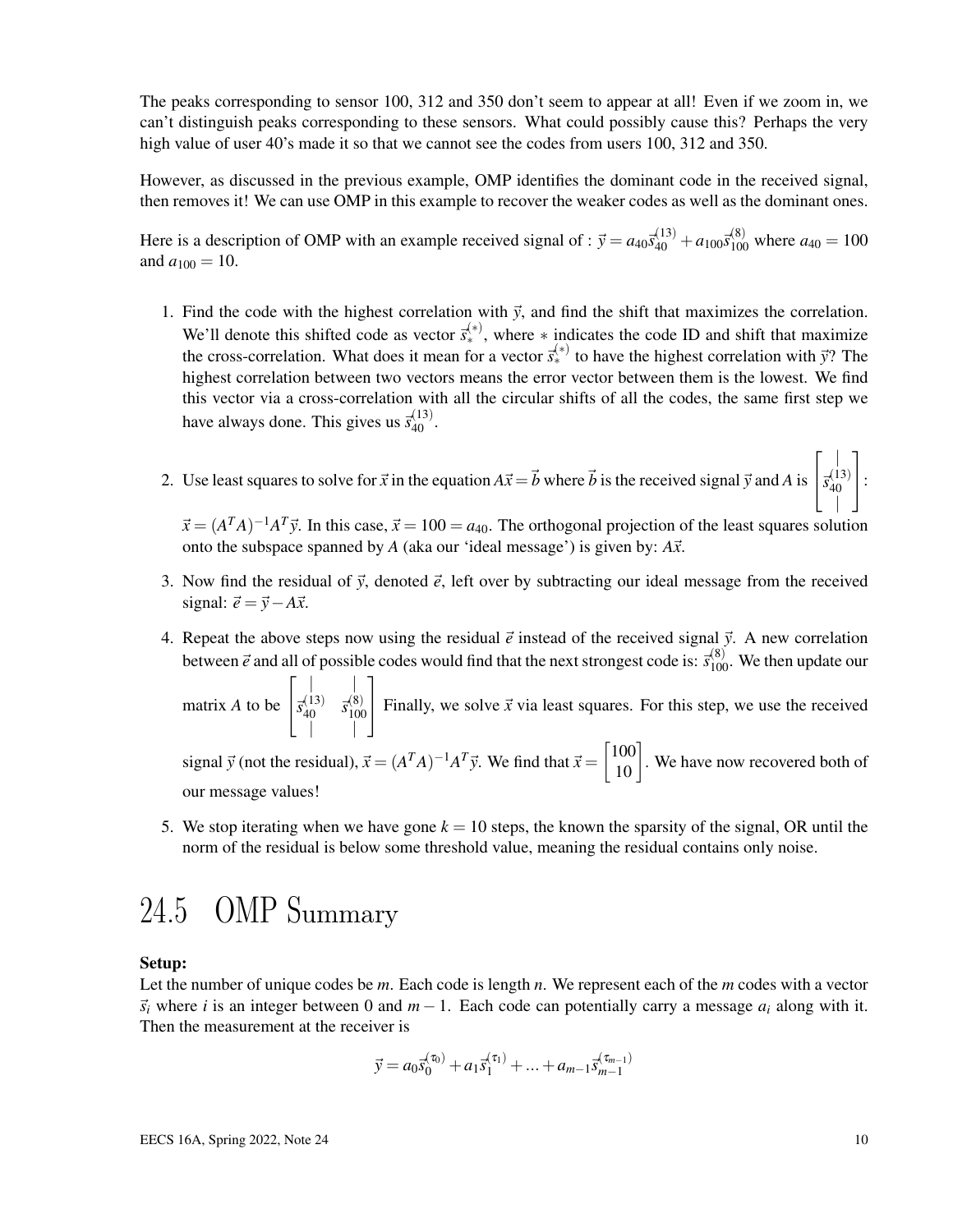We will assume that the number of codes that are being broadcast at the same time is very small (for example, 10). If a code is not being broadcast, it's coefficient *a<sup>i</sup>* will be zero. Therefore, there are at most *k* non-zero  $a_i$ 's.

### Inputs:

- A set of *m* codes, each of length *n*:  $S = {\vec{s_0}, \vec{s_1}, ..., \vec{s_{m-1}}}$
- An *n*-dimensional received signal vector:  $\vec{v}$
- The sparsity level *k* of the signal. This is the number of codes with non-zero coefficients.
- Some threshold, *th*. When the norm of the signal is below this value, the signal is assumed to contain only noise.

### Outputs:

- A set of codes that were identified, *F*, which will contain at most *k* elements.
- A vector,  $\vec{x}$  containing the coefficients of the codes ( $a_1$ , etc.), which will be of length  $k$  or less.
- An *n*-dimensional residual  $\vec{e}$

### Procedure:

- Initialize the following values:  $\vec{e} = \vec{y}$ ,  $j = 1$ ,  $A = [$   $], F = \{\emptyset\}$
- while  $((i \le k) \& (||\vec{e}|| > th))$ :
	- 1. Cross correlate  $\vec{e}$  with each of the codes. Find the code index, *i*, and the shifted version of the  $\c{code}, \vec{s}^{(\tau_i)}_i$  $\hat{a}_{i}^{(i)}$ , with which the received signal has the highest correlation value.
	- 2. Add *i* to the set of code indices, F.
	- 3. Column concatenate matrix *A* with the correct shifted version of the code:  $A = [A \mid \vec{s}_i^{(\tau_i)})$  $\binom{i}{i}$
	- 4. Use least squares to obtain the code coefficients:  $\vec{x} = (A^T A)^{-1} A^T \vec{y}$
	- 5. Update the residual value  $\vec{y}$  by subtracting:  $\vec{e} = \vec{y} A\vec{x}$
	- 6. Update the counter:  $j = j + 1$
- Stop iterating when you've done *k* iterations (i.e. you've reached the pre-determined sparsity level of the signal) or when the norm of the residual drops below the threshold *th*. We'll stop at which ever one happens first.

## 24.6 Connections to Machine Learning

In this note, we showed you how by thinking systematically using the design philosophies taught in 16A, you could have systematically have come up with the algorithm that is commonly known as orthogonal matching pursuit or OMP. While this specific algorithm is certainly practically important in its own right as a building block, it is also a prime representative of a family of closely related algorithms that are very important in machine learning — namely what are called "boosting" algorithms (in case you want to read further on your own — there's no rush, these are topics that are usually covered if/when you take 189).

For those who want to know more, specifically "gradient boosting" algorithms can be understood as nothing more than a version of these ideas to be used when the relevant distance is not Euclidean squared distance, but something else. But all the main ideas are already present in this note about OMP. The most famous